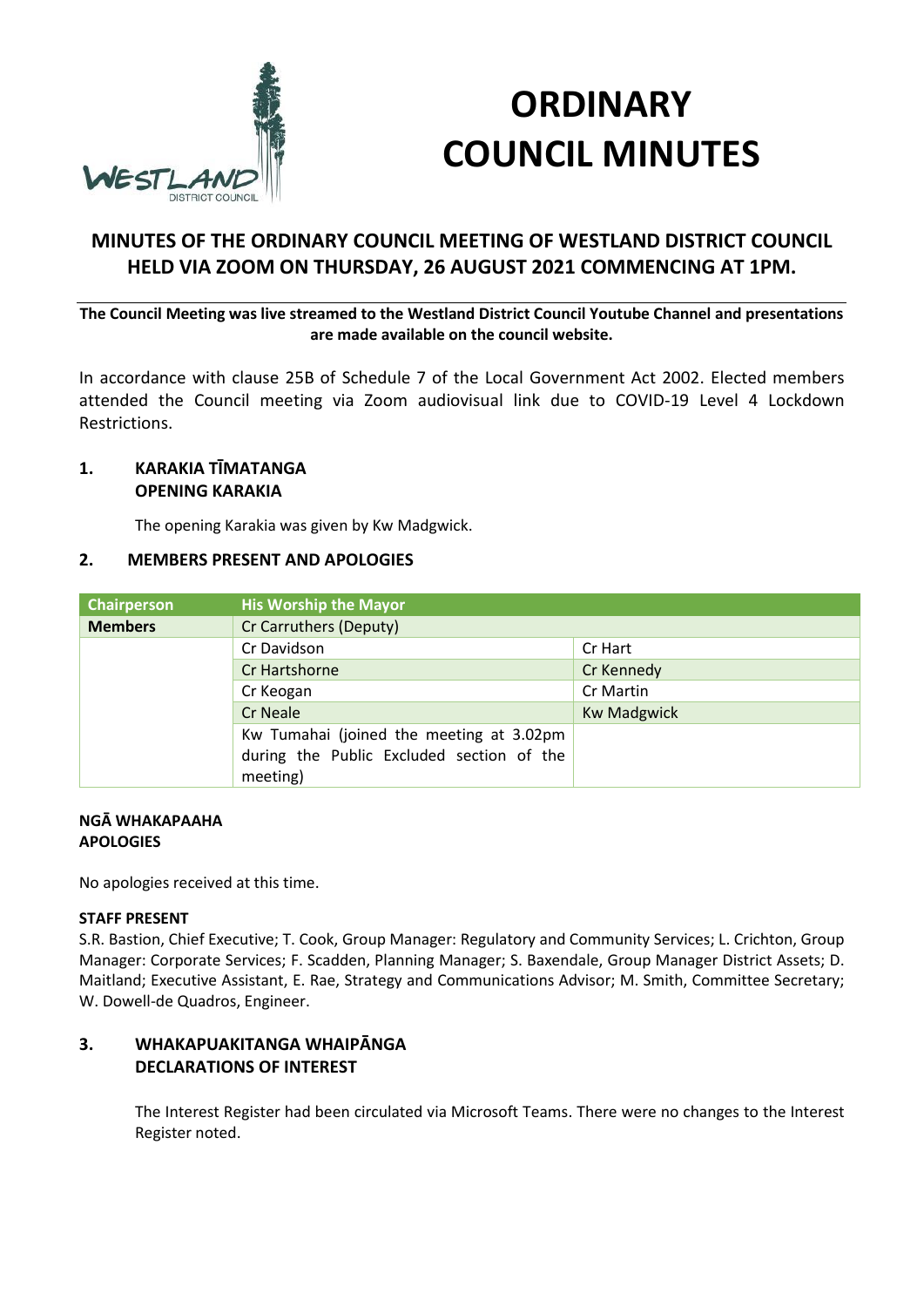## **4. NGĀ TAKE WHAWHATI TATA KĀORE I TE RĀRANGI TAKE URGENT ITEMS NOT ON THE AGENDA**

There were no urgent items of business not on the Council Agenda.

#### **5. NGĀ MENETI O TE HUI KAUNIHERA MINUTES OF MEETINGS**

The Minutes of the previous meetings were circulated separately via Microsoft Teams.

#### Meeting minutes to be confirmed:

#### **Ordinary Council Meeting Minutes – 29 July 2021**

Moved Cr Kennedy, seconded Cr Davidson and **Resolved** that the Minutes of the Ordinary Council Meeting held on the 29 July 2021 be confirmed as a true and correct record of the meeting.

The Chair **Approved** that their digital signature be added to the confirmed Council Meeting Minutes of 29 July 2021.

#### Meeting minutes to be received:

#### **West Coast Wilderness Trail Subcommittee Meeting - 13 April 2021**

Moved Cr Davidson, seconded Cr Keogan and **Resolved** that the Minutes of the West Coast Wilderness Trail Subcommittee Meeting held on the 13 April 2021 be received.

#### **Capital Projects and Tenders Committee Meeting – 2 February 2021**

Moved Deputy Mayor Carruthers, seconded Cr Hart and **Resolved** that the Minutes of the Capital Projects and Tenders Committee Meeting held on the 2 February 2021 be received.

#### **Extraordinary Capital Projects and Tenders Committee Meeting – 11 March 2021**

Moved His Worship the Mayor, seconded Deputy Mayor Carruthers and **Resolved** that the Minutes of the Extraordinary Capital Projects and Tenders Committee Meeting held on the 11 March 2021 be received.

#### **Extraordinary Capital Projects and Tenders Committee Meeting – 16 April 2021**

Moved Cr Hart, seconded Cr Martin and **Resolved** that the Minutes of the Extraordinary Capital Projects and Tenders Committee Meeting held on the 16 April 2021 be received.

#### **Audit and Risk Committee Meeting – 11 May 2021**

Moved Cr Hart, seconded Cr Keogan and **Resolved** that the Minutes of the Audit and Risk Committee Meeting held on the 11 May 2021 be received.

#### **6. ACTION LIST**

The Chief Executive spoke to the Action List and provided the following updates: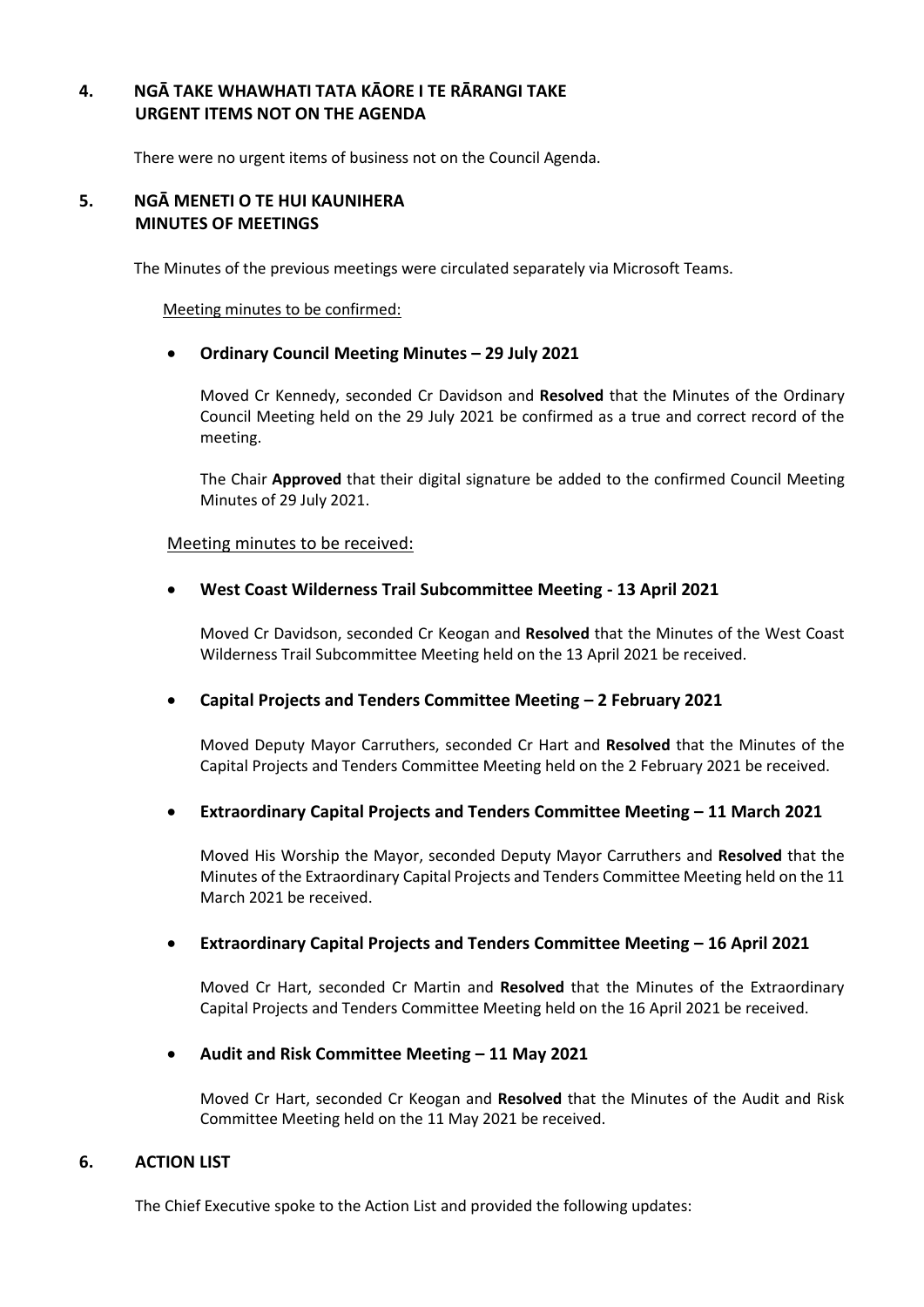## **1. Kaniere School Students – Cycle trail**

Work started on the project on the 4th August. This work has now been suspended due to level 4 lockdown. An update will be provided on the estimated completion date once we know the impact of lockdown on the project timetable.

Council proposed an official opening with Councillors and the Kaniere School, the school has accepted.

## **2. Speed Limit Register Review – Stage 2**

An information report will be brought to the September Council meeting outlining the nature of the review that is being undertaken by Waka Kotahi NZ Transport Agency, and potential impacts for the Westland District Council (WDC). A Forward Works Plan (FWP) is to be included.

## **3. Ross Chinese Gardens – Flooding issues**

Lake Level Project – an onsite meeting with Department of Conservation was held. The engineering design will be completed and application for resource consent will be submitted to the West Coast Regional Council, with an endeavour to have this completed through the summer period.

#### **4. Mark Davies, DOC to speak at an upcoming Council Meeting**

Mark Davies was scheduled to speak at today's meeting. This has now been rescheduled to the September Council Meeting due to COVID-19 Level 4 restrictions.

#### **5. Kumara Gardens**

A meeting was held with the community group 2 weeks ago, WDC are supporting the tender's process. Post the tender, the community group will provide an update to Council.

#### **6. Road Naming Policy**

The report is to be presented at today's meeting. This action is completed.

#### **7. LTP Action 1: Submission Emails**

The submission emails and letters have been sent. This action is completed.

#### **8.** Revell Street Trial – Stage 2

A workshop with Councillors was held on the 12 July 2021, and direction was provided to staff on Stage 2 of the trial. WDC has commissioned 2 contractors to do design concepts and costings.

#### **9. LTP Action 2. Stop sign at corner of Sewell and Hampden Street**

The stop sign has been installed. This action has been completed.

#### **10. Hokitika Waste Water Treatment Plant (WWTP) Project**

A WWTP Project Workshop is tentatively booked for 21 September 2021 with the wider stakeholder group.

## **11. Old Christchurch Road seal extension**

Council staff are investigating external funding with the intent to complete the road sealing to the original 12km.

#### **12. Footpath Forward Plan Report**

A forward plan is to be presented at today's meeting. This action is completed.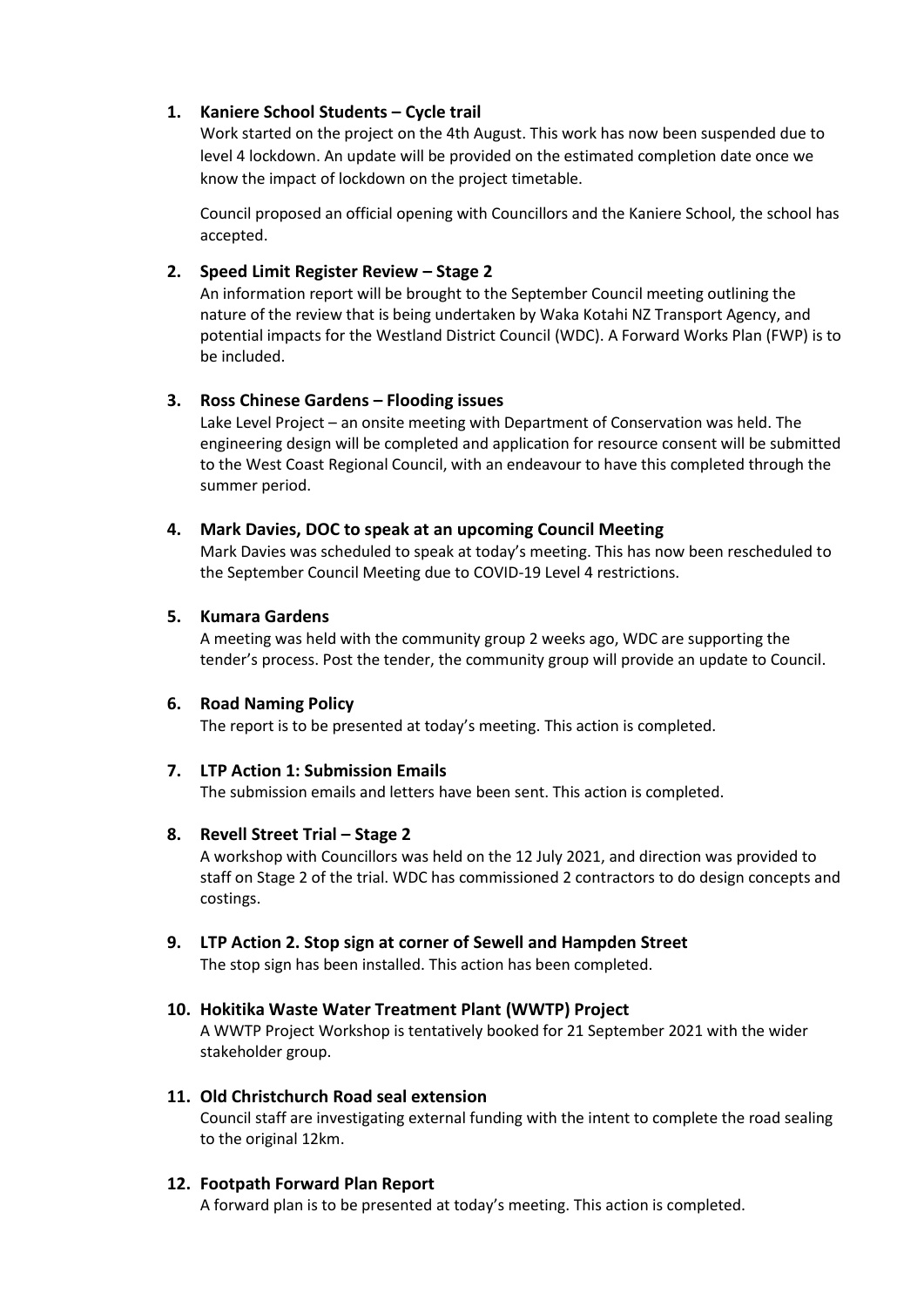## **13. Investigate costs to bring the WDC HQ & Pakiwaitara buildings up to 100% National Building standards**

Preliminary figures have been supplied by the structural engineers based upon an outline brief. Architects are being commissioned to draft plans which will help identify additional works required to comply with the building code and what associated costs will go with this. Costs to bring the buildings to 100% NBS are potentially unaffordable, further details to be brought back to Council.

## **14. Pakiwaitara Building Business Case Timeline**

Preliminary figures have been supplied by the structural engineers based upon an outline brief. Architects are being commissioned to produce plans based upon proposed usage and a requirement to conform to ILM2. This will lead to more detailed costings, which will be brought to a future Council meeting.

#### **15. New staff roles to Council**

Elected members were sent an email updating them on the new staff roles on the 16.08.21. This action is completed.

#### **16. Cass Square toilet extension.**

A copy of the TIF application was provided via teams to the elected members for their information on the 18 August 21. This action is completed.

**17. Letter to West Coast Regional Council (WCRC) regarding flood protection works and continued follow up.**

A letter was emailed to the WCRC on the 27.07.21. This action is completed.

**18. Seek Arborist advice on the removal and relocation to the 2 large palm trees outside the swimming pool.**

The District Assets team has reached out to arborists and are awaiting advice. The trees will be left in situ until advice has been received and a clear path of action determined.

#### **19. NZ Coastal Restoration Trust Annual Conference - March 2023**

Noted and council supports – recommend removing from the action list. To be kept on the Exec Team agenda list for closer to the time.

Moved Cr Keogan, seconded Cr Kennedy and **Resolved** that the updated Action List be received with the below actions updated:

Items to be removed:

- Road Naming Policy
- LTP Action 1: Submission Emails
- LTP Action 2. Stop sign at corner of Sewell and Hampden Street
- Footpath Forward Plan Report
- New staff roles to Council
- Cass Square toilet extension.
- Letter to West Coast Regional Council (WCRC) regarding flood protection works and continued follow up.
- NZ Coastal Restoration Trust Annual Conference March 2023

#### Item to be added:

- Group Manager: District Assets to provide Cr Keogan updated information on the consent timeframes for the Ross Chinese Gardens.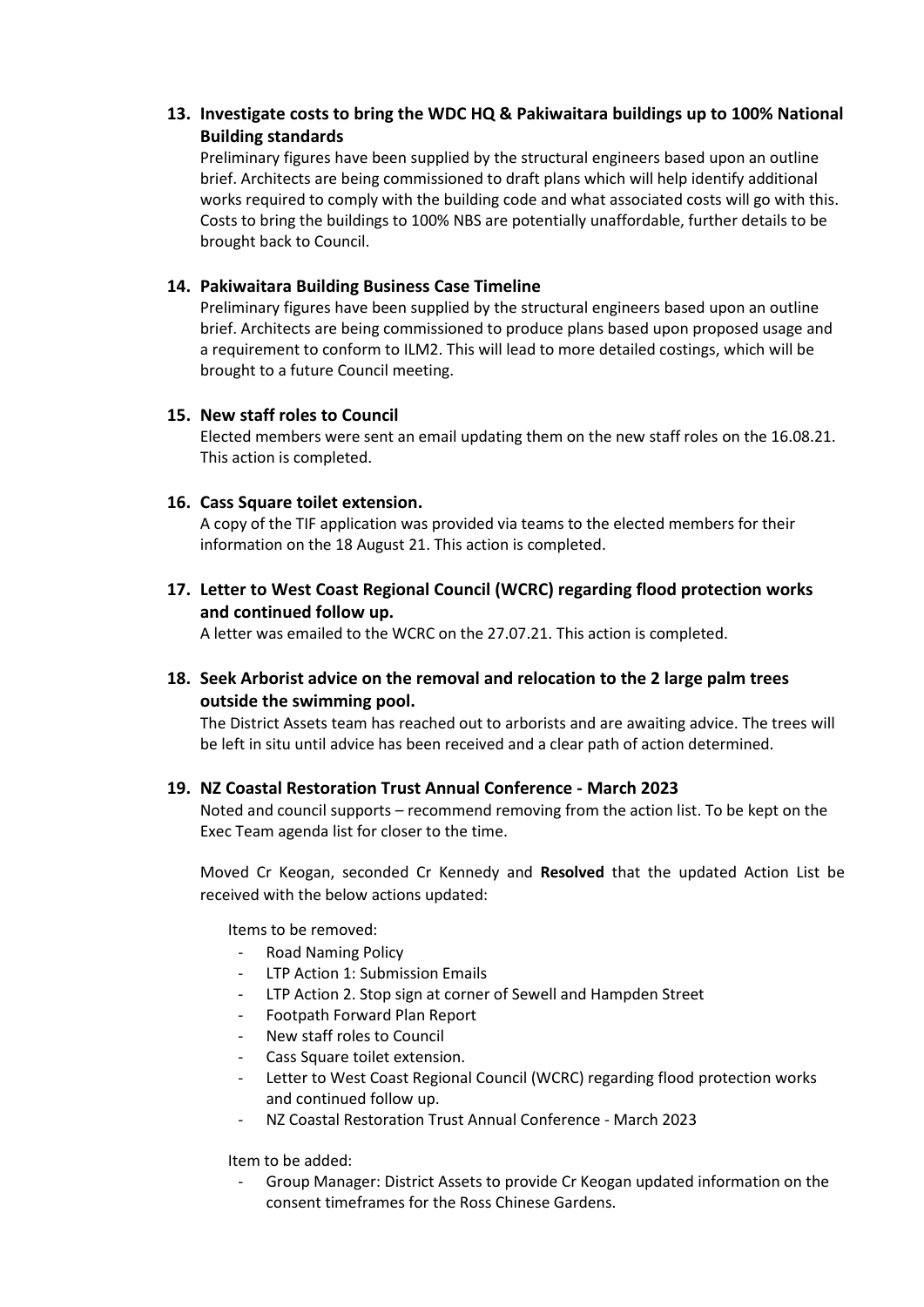## **7. NGĀ TĀPAETANGA PRESENTATIONS**

#### **Forward Works Plan – Westland District Footpaths**

The Group Manager: District Assets and the Westland District Council Engineer spoke to this presentation and provided Council with the Forward Works Plan (FWP) for footpaths in the Westland District. The presentation covered:

- Footpath Conditions and Ratings
- Condition Rating Results
- Condition Assessment Inspections
- Priority Factors
- Accessibility Considerations
- Renewal vs Repairs and Maintenance
- FWP Costs and Budgets
- Works Distribution
- Three Year Works Distribution
- Spatial Distribution
- Next Steps

Elected members commented that various volunteer community groups had offered to assist in work required in their respective areas to keep ratepayer costs down. The Chief Executive advised that during the tender process WDC would consider smaller community groups that wanted to volunteer their services subject to any legislative requirements e.g. Health and Safety.

Chemically treating the footpaths after water blasting to extend maintenance timeframes is included as part of the maintenance plan. Councillors advised that they favoured ecofriendly chemicals for protection of the environment. The Group Manager: District Assets advised that investigation was taking place into what was the best option, weighing up ecofriendly vs effectiveness. The WDC Engineer is to stay in contact and update Cr Neale regarding the decisions made around appropriate chemicals.

Cr Keogan praised the WDC Engineer for her report and suggested that the presentation be presented to the individual communities so as to inform them of the works plan going forward for their areas of concern.

Moved Cr Martin, seconded Cr Kennedy and **Resolved** that the presentation from the Group Manager: District Assets and the Westland District Council Engineer be received.

## **8. PŪRONGO KAIMAHI STAFF REPORTS**

#### **Financial Performance – July 2021**

The Group Manager: Corporate Services spoke to this item and advised the purpose of the report is to provide an indication of Council's financial performance for one month to 31 July 2021.

Moved Cr Hart, seconded Cr Neale and **Resolved** that the Financial Performance – July 2021 Report from the Finance Manager be received.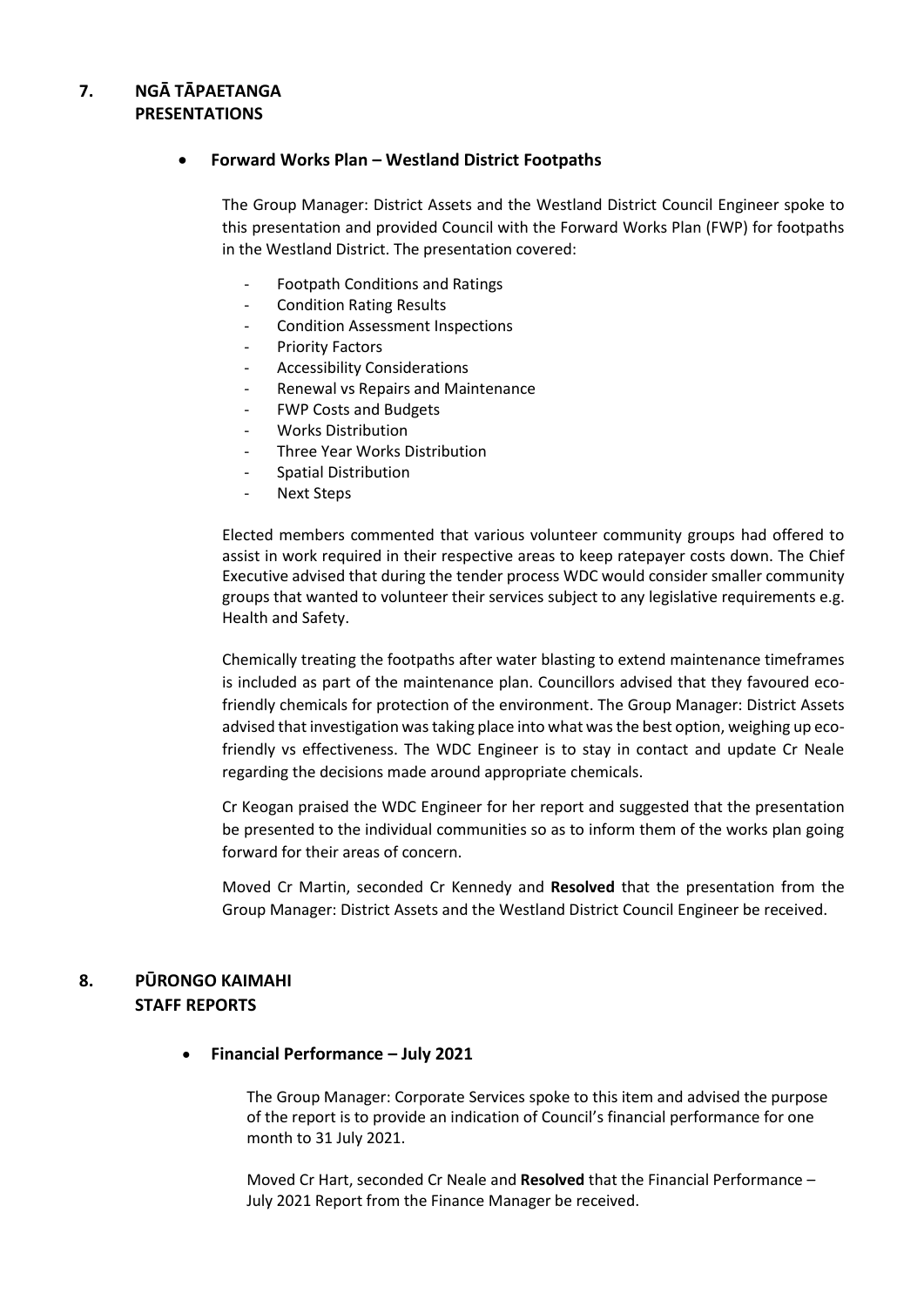## **Application to install a plaque by Soroptimists to commemorate 100 years in New Zealand**

The Group Manager: District Assets spoke to this item and advised the purpose of the report is to seek permission from Council to install a small plaque or story board in Weld Lane, Hokitika.

The Elected Members discussed the merits and disadvantages of both options with the below resolution carried.

Moved Cr Carruthers, seconded Cr Neale and **resolved** that Council approve the small concrete based plaque to be installed in the raised garden bed indicated in Appendix 2 (subject to Council staff receiving a satisfactory maintenance plan before installation starts).

Moved His Worship the Mayor, seconded Cr Neale and **Resolved** that Council received the report.

#### **Reviewed Road Naming Policy**

The Group Manager: District Assets spoke to this item and advised the purpose of the report is to adopt a new Road Naming Policy (2021).

Clarification was sort by the elected members as to Poutini Ngai Tahu considerations in the consent process of naming roads within the policy. The Group Manager Regulatory and Community Services advised that the policy allowed Poutini Ngai Tahu consideration in the consultation process as to provide advice and recommendations where locations of Māori significance applied to the naming of a road. This policy would apply to both external developers and internal Council road works.

Moved Cr Keogan, seconded Cr Hart and **Resolved** that:

- A) Council receive the report.
- B) Council adopt the new Road Naming Policy as attached to this report (Appendix 1), and revoke the existing Policy on Road Naming 2018 (Appendix 2).

#### **Three Waters Reform – Engagement Process**

The Group Manager: District Assets spoke to this item and advised the purpose of the report is to seek consent from Council to engage with communities regarding the Government's proposals to Council regarding the Three Waters Reforms.

The Elected Members spoke to their concerns around the 3 Waters Reforms and its proposed effects on the Westland District.

Council supports engaging with the Westland communities to receive feedback, acknowledging that the requirement to do this within the governments short engagement timeframes is an issue due to lockdown and the limited communication options available.

A report on the impacts of the 3 Waters Reform to the Westland District, including feedback after engagement with the community, will be presented to elected members at the September Council Meeting.

Moved Cr Hartshorne, seconded Cr Kennedy and **Resolved** that:

A) Council receive the report.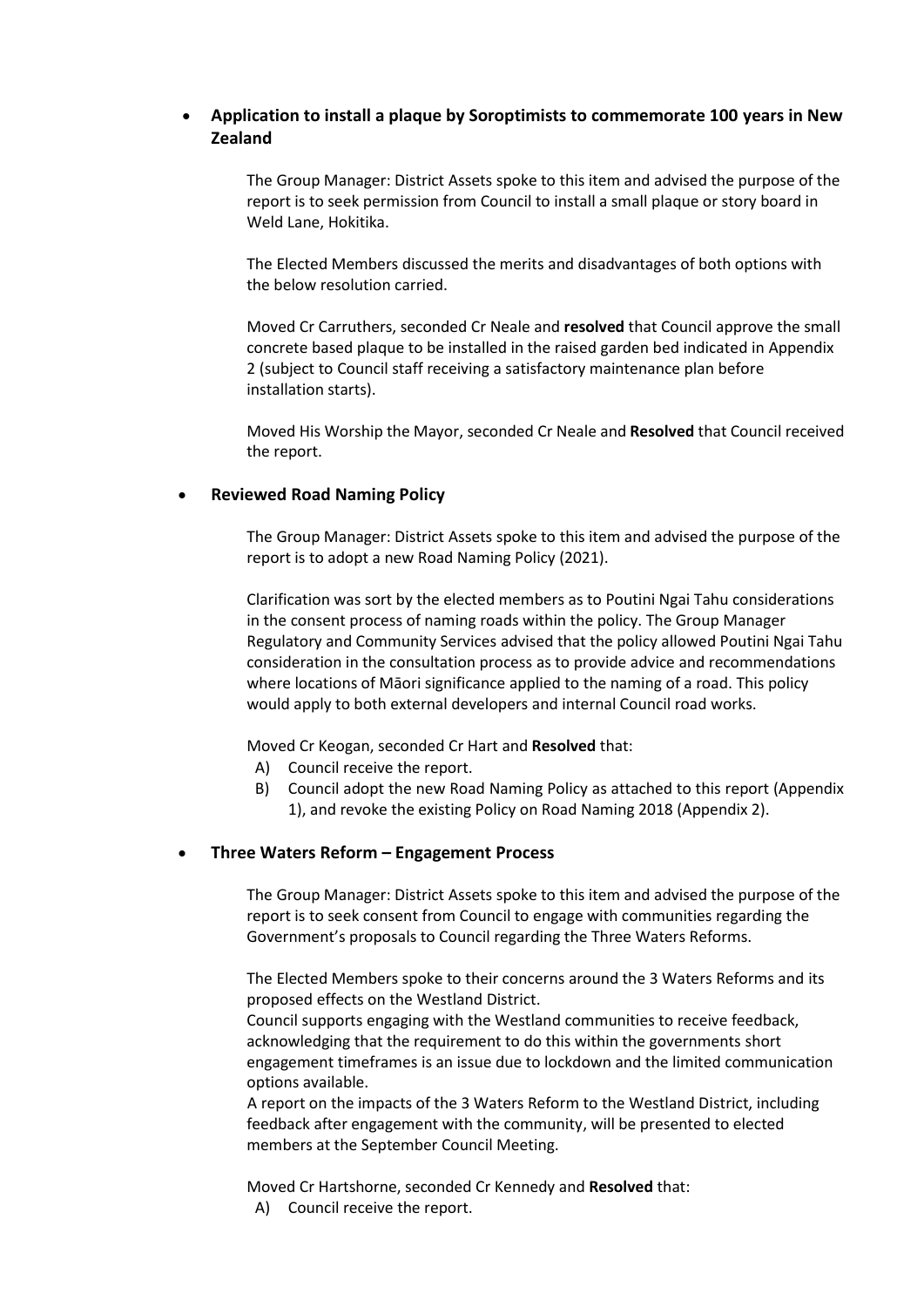B) Council engages with its communities regarding the proposals on Three Waters Reform.

## **9. KA MATATAPU TE WHAKATAUNGA I TE TŪMATANUI RESOLUTION TO GO INTO PUBLIC EXCLUDED**

(to consider and adopt confidential items)

 Moved His Worship the Mayor, seconded Cr Hart and **Resolved** that Council confirm that the public were excluded from the meeting in accordance with Section 48, Local Government Official Information and Meetings Act 1987 at 2.37pm.

The general subject of the matters to be considered while the public are excluded, the reason for passing this resolution in relation to each matter and the specific grounds under Section 48(1) of the Local Government Official Information and Meetings Act 1987 for the passing of the resolution are as follows:

| <b>Item</b><br>No. | <b>General</b><br>subject<br><b>of</b><br>each matter to<br>be<br>considered                                                       | Reason for<br>passing<br>resolution<br>in<br>this<br>relation<br>to<br>each<br>matter | Ground(s) under Section 48(1) for the<br>passing of this resolution                                                                                                                                                       |
|--------------------|------------------------------------------------------------------------------------------------------------------------------------|---------------------------------------------------------------------------------------|---------------------------------------------------------------------------------------------------------------------------------------------------------------------------------------------------------------------------|
| 1.                 | <b>Confidential Minutes</b><br><b>Ordinary Council</b><br>Meeting - 29 July 2021                                                   | Good<br>reasons<br>to<br>withhold exist under<br>Section 7                            | That the public conduct of the relevant<br>part of the proceedings of the meeting<br>would be likely to result in the disclosure<br>of information for which good reason for<br>withholding exists.<br>Section $48(1)(a)$ |
| 2.                 | <b>Confidential Minutes</b><br><b>West Coast</b><br><b>Wilderness Trail</b><br>Subcommittee<br>Meeting - 13 April<br>2021          | Good<br>reasons<br>to<br>withhold exist under<br>Section 7                            | That the public conduct of the relevant<br>part of the proceedings of the meeting<br>would be likely to result in the disclosure<br>of information for which good reason for<br>withholding exists.<br>Section $48(1)(a)$ |
| 3.                 | <b>Confidential Minutes</b><br>Capital Projects and<br><b>Tenders Committee</b><br>Meeting - 2 February<br>2021                    | Good<br>reasons<br>to<br>withhold exist under<br>Section 7                            | That the public conduct of the relevant<br>part of the proceedings of the meeting<br>would be likely to result in the disclosure<br>of information for which good reason for<br>withholding exists.<br>Section $48(1)(a)$ |
| 4.                 | <b>Confidential Minutes</b><br><b>Extraordinary Capital</b><br><b>Projects and Tenders</b><br>Committee Meeting -<br>11 March 2021 | Good<br>reasons<br>to<br>withhold exist under<br>Section 7                            | That the public conduct of the relevant<br>part of the proceedings of the meeting<br>would be likely to result in the disclosure<br>of information for which good reason for<br>withholding exists.<br>Section $48(1)(a)$ |
| 5.                 | <b>Confidential Minutes</b><br><b>Extraordinary Capital</b><br>Projects and Tenders<br>Committee Meeting -<br>16 April 2021        | Good<br>reasons<br>to<br>withhold exist under<br>Section 7                            | That the public conduct of the relevant<br>part of the proceedings of the meeting<br>would be likely to result in the disclosure<br>of information for which good reason for<br>withholding exists.<br>Section $48(1)(a)$ |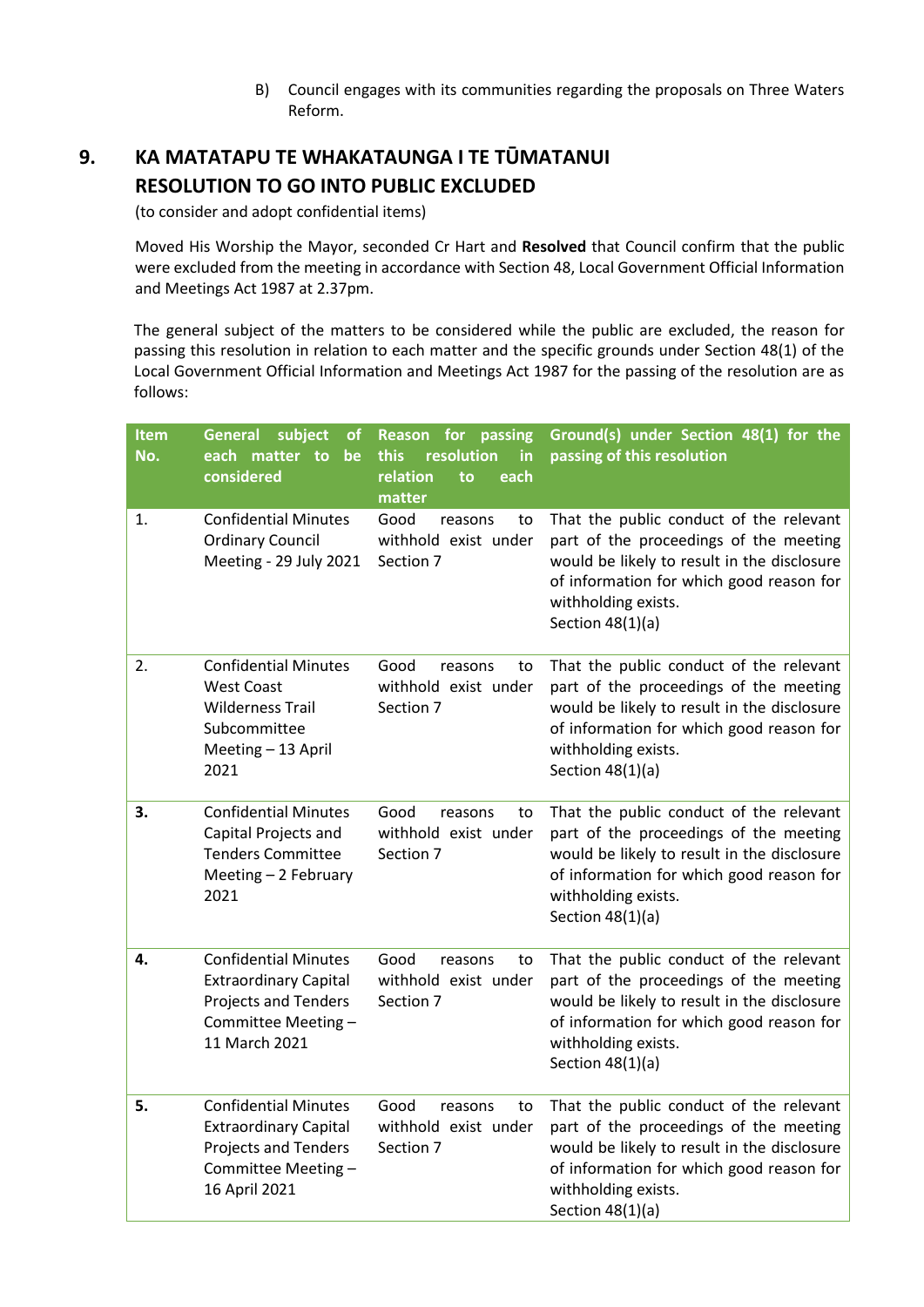| 6. | <b>Confidential Minutes</b><br>Audit and Risk<br>Committee - 11 May<br>2021 | Good<br>reasons<br>Section 7 | to That the public conduct of the relevant<br>withhold exist under part of the proceedings of the meeting<br>would be likely to result in the disclosure<br>of information for which good reason for<br>withholding exists.<br>Section $48(1)(a)$ |
|----|-----------------------------------------------------------------------------|------------------------------|---------------------------------------------------------------------------------------------------------------------------------------------------------------------------------------------------------------------------------------------------|

This resolution is made in reliance on sections 48(1)(a) and (d) of the Local Government Official Information and Meetings Act 1987 and the particular interests or interests protected by section 7 of that Act, which would be prejudiced by the holding of the relevant part of the proceedings of the meeting in public are as follows:

| Item No.        | <b>Interest</b>                                                                                                                                                                                                                                                                          |
|-----------------|------------------------------------------------------------------------------------------------------------------------------------------------------------------------------------------------------------------------------------------------------------------------------------------|
| 1,6             | Protect the privacy of natural persons, including that of deceased natural persons<br>(Section 7(2)(a))                                                                                                                                                                                  |
| 12,3<br>4, 5, 6 | Protect information where the making available of the information:<br>would disclose a trade secret; and<br>(i)<br>would be likely unreasonably to prejudice the commercial position of the person who<br>(ii)<br>supplied or who is the subject of the information<br>(Section 7(2)(b)) |
| 1,6             | Enable any local authority holding the information to carry out, without prejudice or<br>disadvantage, commercial activities.<br>(Section 7 (2)(h))                                                                                                                                      |
| 6               | Maintain the effective conduct of public affairs through-<br>(ii) The protection of such members, officers, employees, and persons from improper<br>pressure or harassment.<br>(Section 7(2)(f))                                                                                         |
| 1,6             | Maintain legal professional privilege<br>(Section 7(2)(g))                                                                                                                                                                                                                               |
| 1, 2, 3, 4, 5   | Enable any local authority holding the information to carry on, without prejudice or<br>disadvantage, negotiations (including commercial and industrial negotiations)<br>(Section 7(2)(I))                                                                                               |
| 1,5             | Prevent the disclosure or use of official information for improper gain or improper<br>advantage.<br>(Section $7(2)(j)$ )                                                                                                                                                                |

Moved His Worship the Mayor, seconded Cr Keogan and **Resolved** that the business conducted in the 'Public Excluded Section' be confirmed and accordingly, the meeting went back to the open part of the meeting at 3.31pm.

> **DATE OF NEXT ORDINARY COUNCIL MEETING – 30 SEPTEMBER 2021 COUNCIL CHAMBERS, 36 WELD STREET, HOKITIKA AND VIA ZOOM**